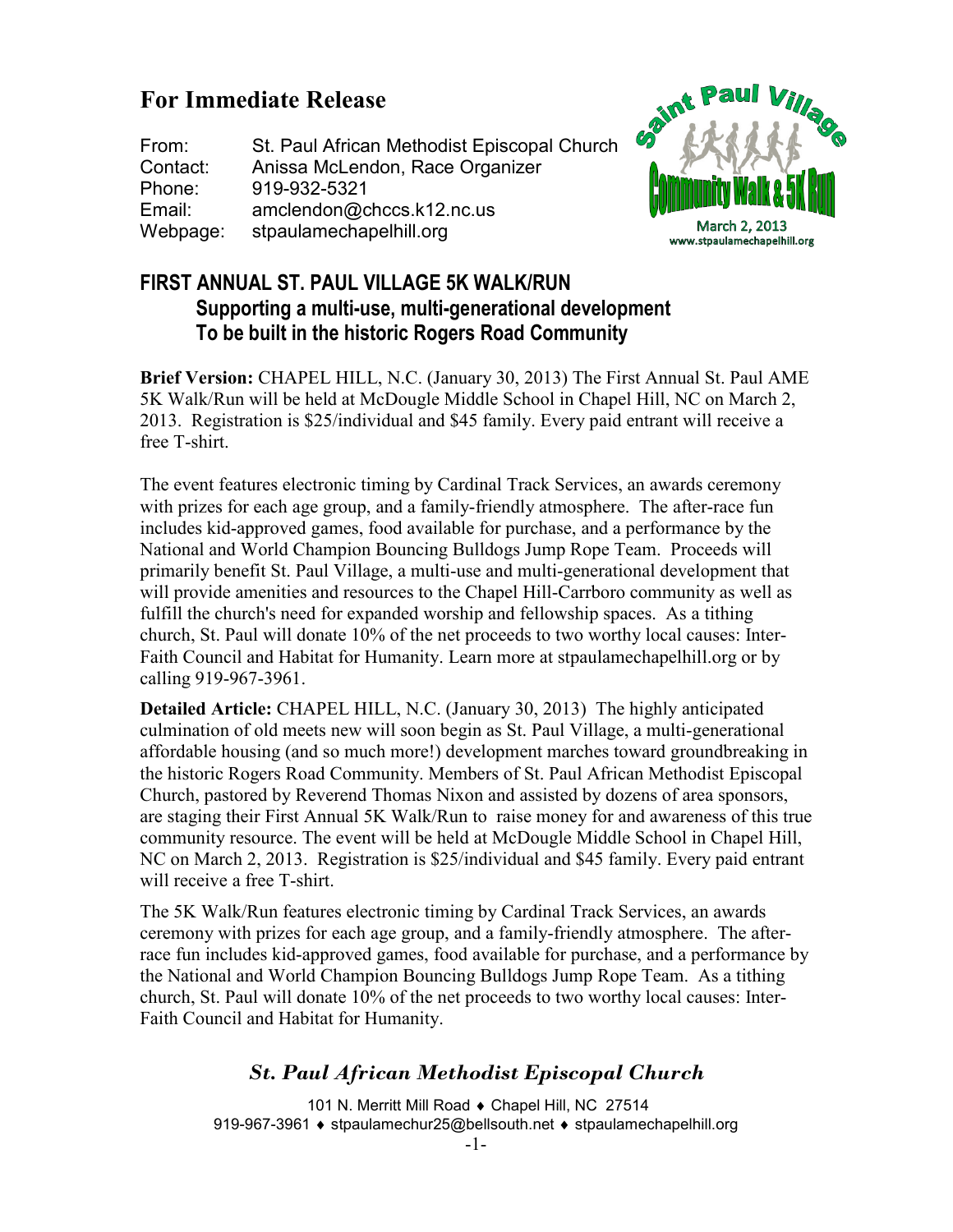Touted as a "transforming development" when its rezoning and special-use permit was approved by the Chapel Hill Town Council, St. Paul Village will include a new worship sanctuary; a fellowship hall with convention-center type facilities available for public rental; mixed-use senior and affordable housing; childcare, youth, and senior centers; recreational facilities; a wellness center; a health clinic; a historical museum; and a memorial garden.

In 2007, St. Paul AME Church purchased 20.4 acres with dreams of creating a mixed-use community to provide amenities and resources in the Chapel Hill-Carrboro surrounds as well as fulfill the church's need for expanded worship and fellowship space. By balancing spiritual and physical health as well as providing educational and housing opportunities, St. Paul Village will help bring babies through senior citizens together while supporting and promoting the stability of the Rogers Road neighborhood – socially, economically, and culturally. Reverend Nixon, the visionary behind the dream, is responsible for infusing sustainable strategies and ideas into the planning, development, and financial support of this project.

Organizer Anissa McLendon sees the 5K Walk/Run as more than just a fundraiser for St. Paul Village, but as the beginning of a new Community tradition. "As far as we are aware," she relates, "This is the first major 5K produced by a faith community in Chapel Hill-Carrboro."

Several local elected officials have publically pledged to join the competitive runners, casual walkers, individuals, families, and media who will be participating. Businesses, churches, non-profits, families, clubs, civic groups, etc. are invited to register and form teams. Press kits and passes will be available to the media at sign-in. To register or learn more about St Paul Village and the 5K Walk/Run, please visit www.stpaulamechapelhill.org or call 919-932-5321.

#### **About St. Paul AME Church**

Nearly 150 years ago, in 1864 African Americans founded St. Paul African Methodist Episcopal Church in Chapel Hill, North Carolina. The first service was held under a grapevine at the corner of Franklin Street and Merritt Mill Road by the Rev. Green Cordal. The historic church building, erected in 1892, still stands today at that same spot. St. Paul was officially inducted into the AME Church system in 1870,

Pastor since 2004, the Reverend Thomas Nixon has worked diligently to maintain the integrity of the Church's structure and philosophy as established by the founding fathers. St. Paul continues to foster an attitude of worship free of barriers – such as race and cultural differences – and serves as a beacon of hope, progress, spiritual revival, and religious freedom that inspires and supports community. ###

Pictures follow and are available as Jpegs.

## *St. Paul African Methodist Episcopal Church*

 101 N. Merritt Mill Road ♦ Chapel Hill, NC 27514 919-967-3961 ♦ stpaulamechur25@bellsouth.net ♦ stpaulamechapelhill.org